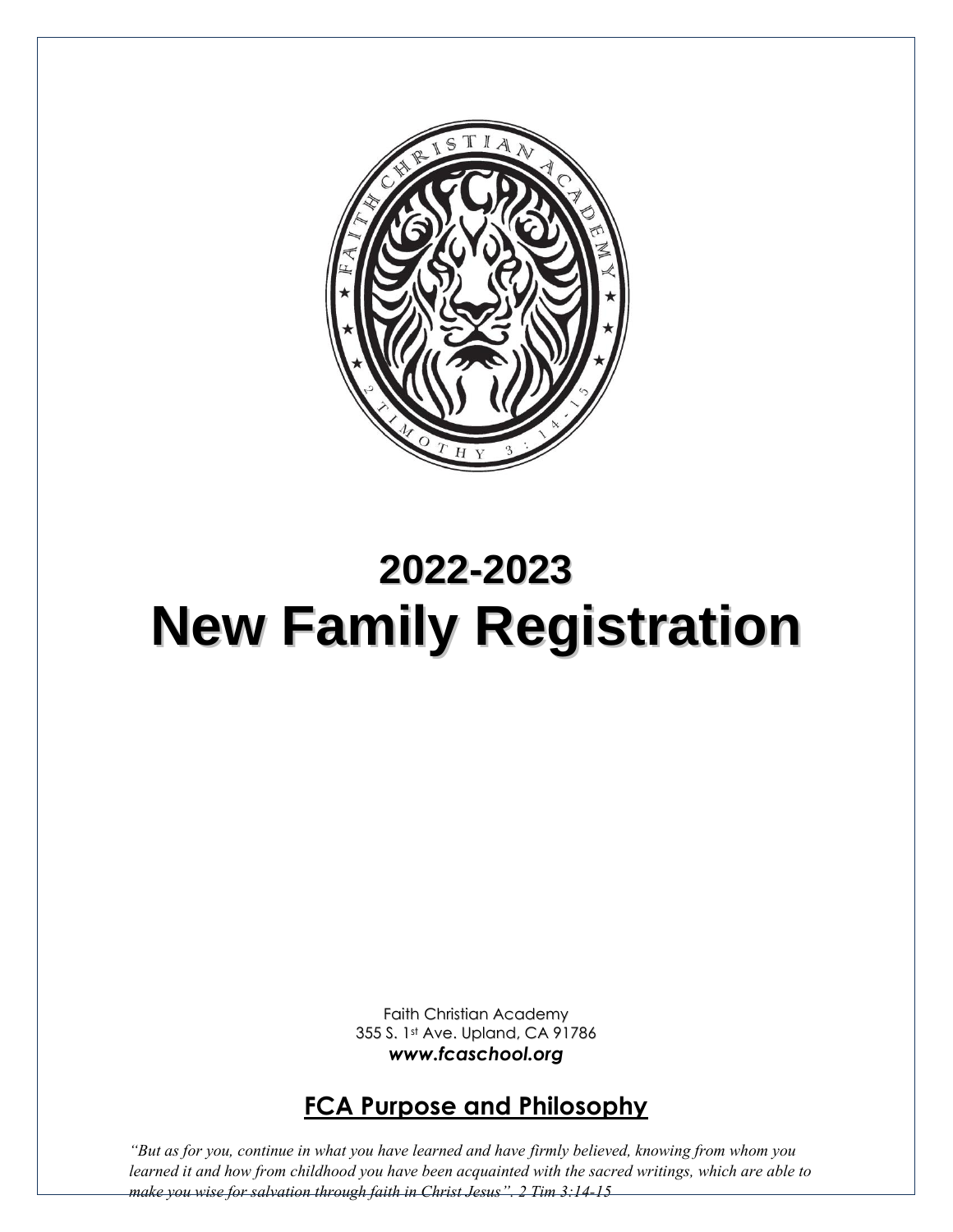EDUCATION: *"comprehends all that series of instruction and discipline which is intended to enlighten the understanding, correct the temper, form the manners and habits of youth, and fit them for usefulness in their future situations."* ~ Noah Webster

Webster's definition is a validation of our chief aim as Christian parents – instilling in our children a Biblical world view.

The foundation on which Faith Christian Academy has been established is the desire to see God glorified by partnering with obedient, faithful families in their call to home education. The Lord charges parents with the ultimate responsibility of instructing their children in all areas of growth and development (Deut. 6:6-9, Proverbs 22:6, Eph. 6:4).

Our main purpose is to provide a structured support system to aid parents in obtaining the highest quality education for their children from the inside out. We understand that first the heart of a man is regenerated, then his mind must be renewed, and finally, he will "walk in a manner worthy of his calling"(Col 1:10). Godly character and integrity are first and foremost at the heart of discipling our children. FCA leadership, in submission to the Lord Jesus Christ, consider it our honor and privilege to provide Biblical encouragement and inspiration to parent-teachers in their journey of "training up their children in the way they should go" (Prov 22:6).

Academic excellence is another vital expression of our worship of God. In understanding this, we also provide organized records accountability as well as curriculum counseling and academic preparation and support.

FCA administration is committed to maintaining their well-informed understanding of new laws, current standards, and changes in the homeschool and academic world. We partner with HSLDA to keep updated on the ever-changing homeschool front.

Unity is a core objective at Faith Christian Academy. We believe that through prayer and fellowship, we are able to love and serve one-another as Christ intends for his church (Eph. 2:11-22 and 4:1-16). Therefore, we highly encourage each family to be involved in all school events and activities throughout the school year.

We strive to provide accountability in such a way that will avoid *interference with the instruction parents wish to give their children and yet fulfill all legal requirements of a private school.* 

# Faith Christian Academy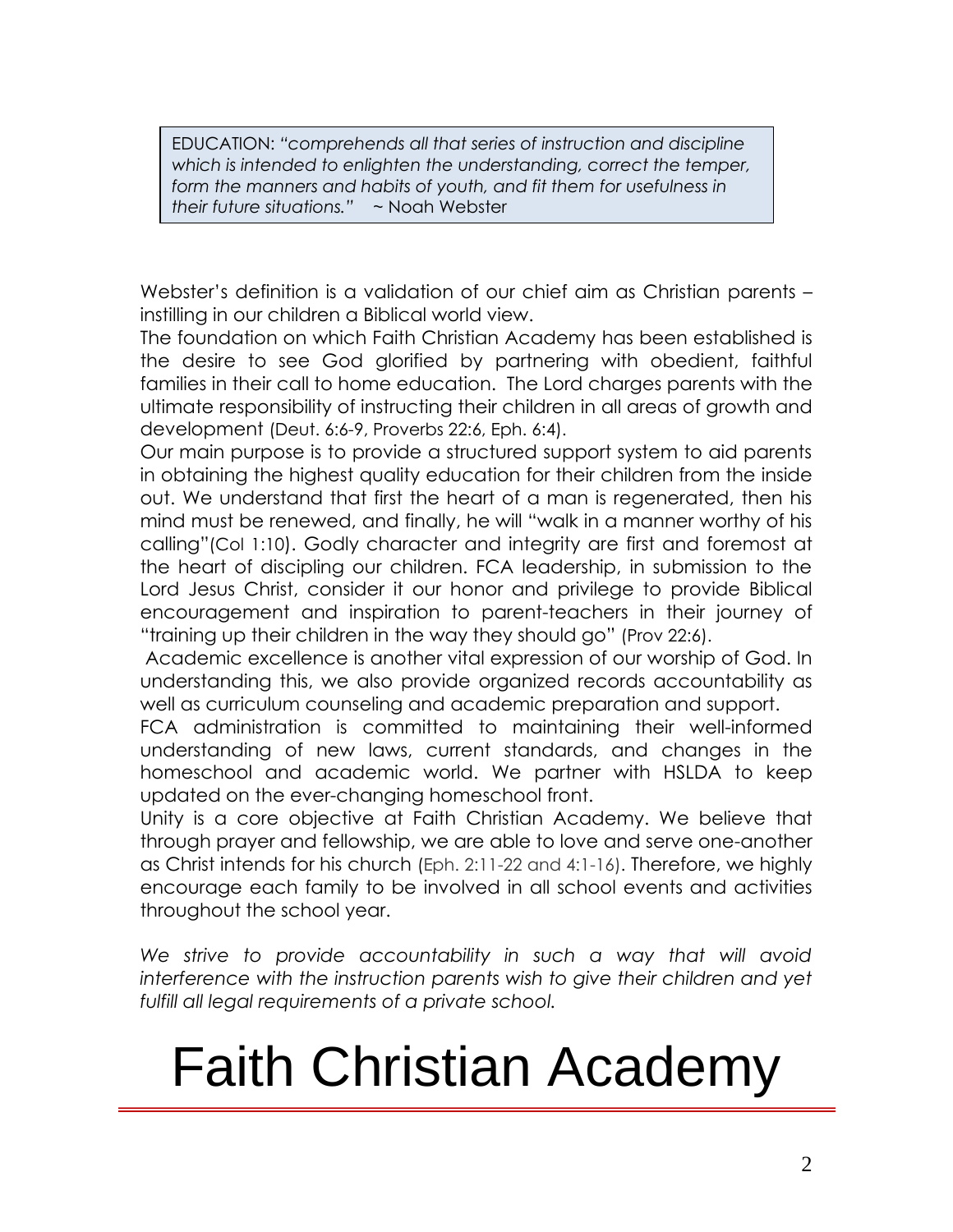# **REGISTRATION APPLICATION –** *New Families ONLY*

| Family Tuition and Registration Fee <b>must be submitted with application</b> |  |  |  |
|-------------------------------------------------------------------------------|--|--|--|
| (See financial worksheet on page 12)                                          |  |  |  |

|      | Date of Application: _______________                                        |  |
|------|-----------------------------------------------------------------------------|--|
| Last | First – Husband/Wife                                                        |  |
|      |                                                                             |  |
|      | Home Number: (_____) _______________ Cell Number/s (H)(____) ______________ |  |
|      |                                                                             |  |

#### *\*Most school communication is via email – it is essential to view your email frequently*

CHILD INFORMATION (Please be sure to list all children living at home)

| <b>Name</b> | Age | $\vert$ Grade $\vert$ | <b>DOB</b> | Enrolling<br>in FCA<br>Y/N |
|-------------|-----|-----------------------|------------|----------------------------|
|             |     |                       |            |                            |
|             |     |                       |            |                            |
|             |     |                       |            |                            |
|             |     |                       |            |                            |
|             |     |                       |            |                            |

#### **TRANSFER OF RECORDS**

If your child has previously attended another school, we will send for his/her cumulative files. Please fill in the following information **COMPLETELY** for the last school attended.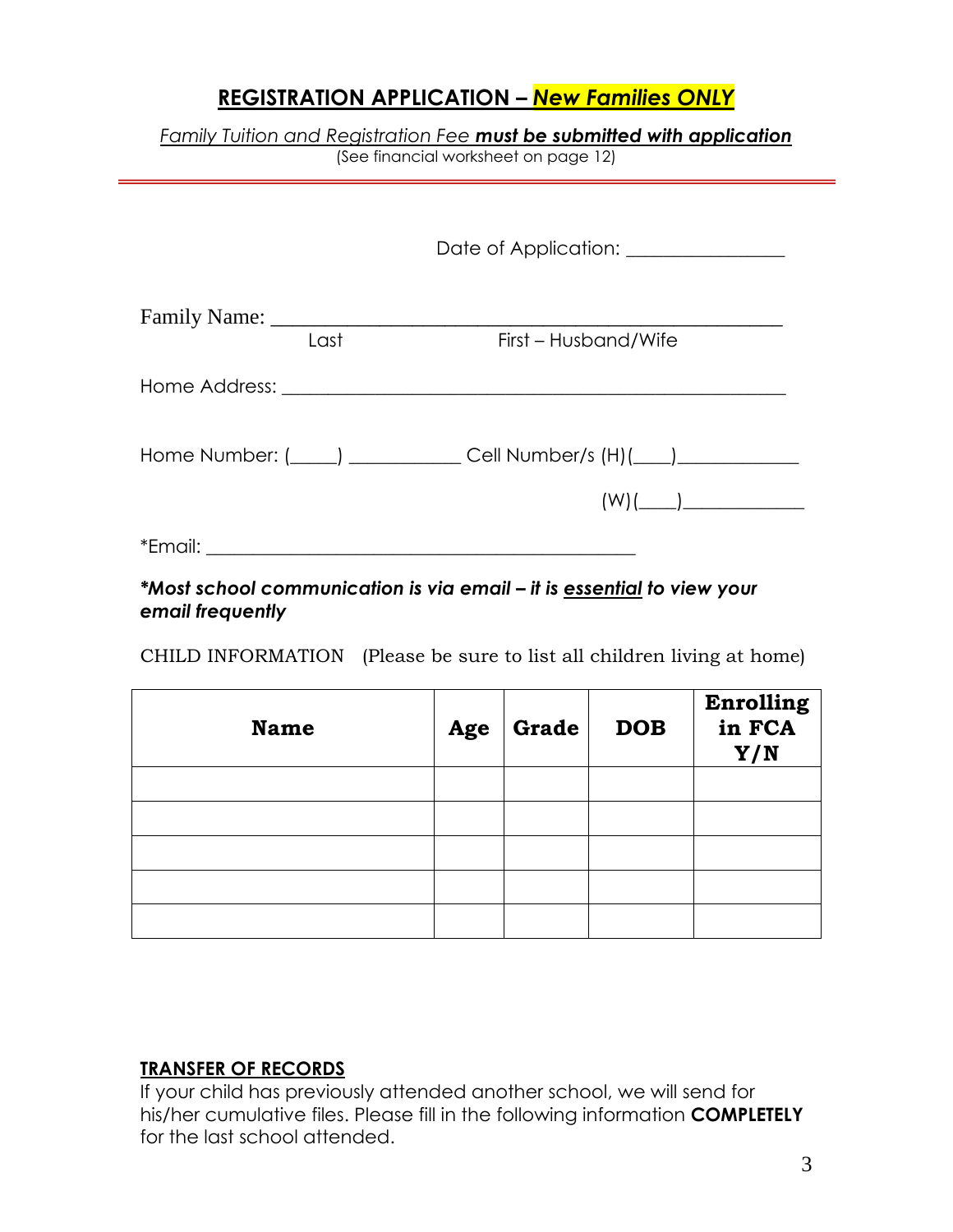| Name of Student  | Date of Birth | Grade | Name & address of<br>last school<br>attended |
|------------------|---------------|-------|----------------------------------------------|
| $\left  \right $ |               |       |                                              |
|                  |               |       |                                              |
|                  |               |       |                                              |
| 2)               |               |       |                                              |
|                  |               |       |                                              |
|                  |               |       |                                              |
| 3)               |               |       |                                              |
|                  |               |       |                                              |
|                  |               |       |                                              |
| 4)               |               |       |                                              |

#### **FACULTY INFORMATION**

It is required that both parents must be in agreement concerning home study. Parents must be disciplined in their approach to home education. Parents/legal guardians must teach 100% of their child's instruction, with the exception of co-op classes and field trips, and provide their students with supervision during normal public school hours of 8:00 a.m. to 3:00 p.m.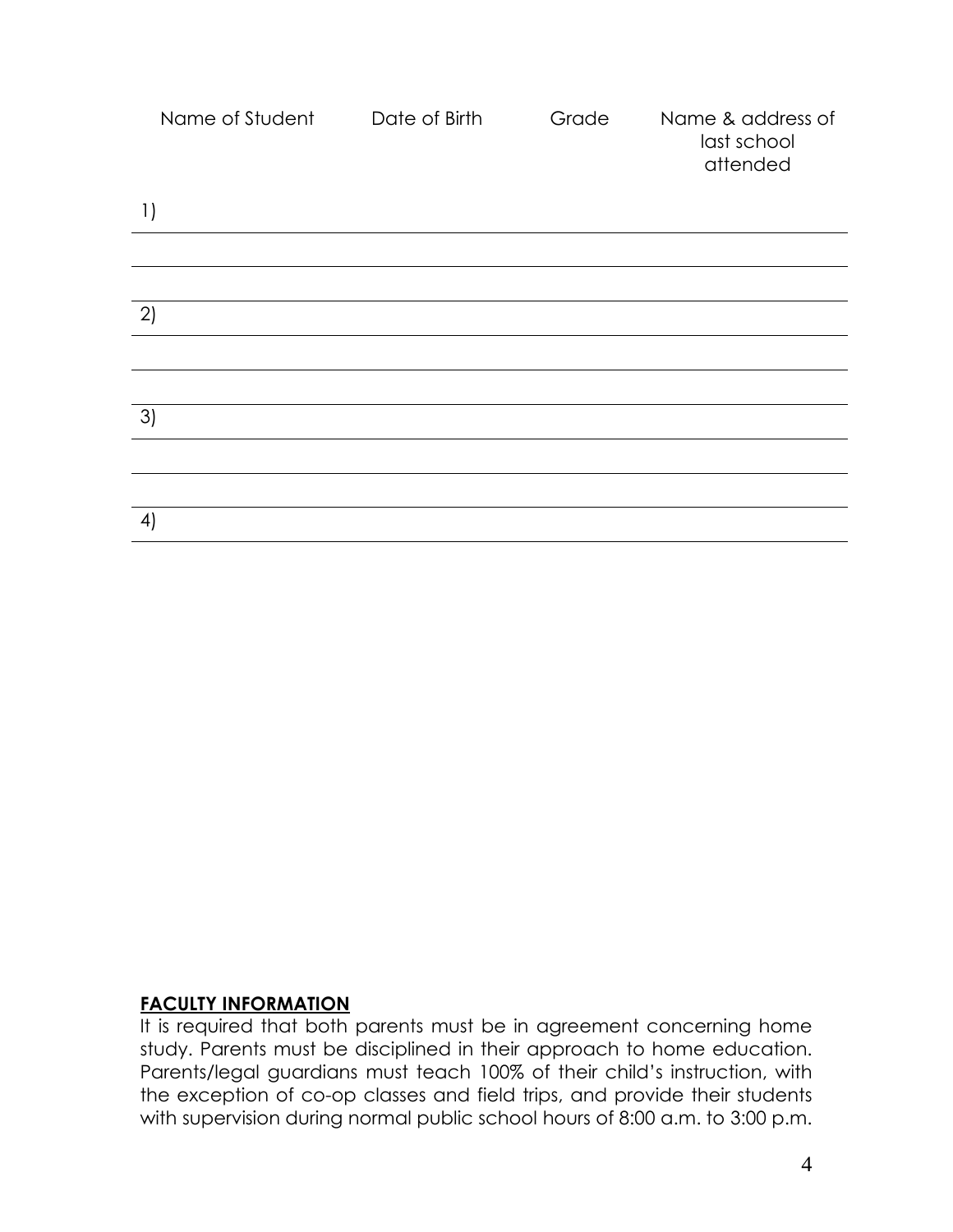under the present curfew laws enforced by local authorities. According to FCA standards, parents are responsible for each student attending school 180 days per year, which is identified by attendance sheet verification.

| Student will be taught by:          |         |      |
|-------------------------------------|---------|------|
| Address/Telephone:                  |         |      |
| Primary location of school will be: |         |      |
| Authorized Signature:               | Husband | Date |
|                                     | Wife    | Date |

#### **MINISTRY INFORMATION**

Faith Christian Academy is designed for children whose parents are committed, active, born-again believers in the Lord Jesus Christ. In order to provide proper accountability for all of our families, it is essential that you are currently in fellowship at either Foothill Bible Church of Upland, or Summit Bible Church of Fontana.

What is your home church?:  $\blacksquare$ 

Are you currently serving in ministry? If so, where?<br>

Pastor's Name:\_\_\_\_\_\_\_\_\_\_\_\_\_\_\_\_\_\_\_\_\_\_\_\_\_\_\_\_\_\_\_\_\_\_\_\_\_\_\_\_\_\_\_\_\_\_\_\_\_\_\_\_\_\_\_\_\_

**\*\* FCA Administration reserves the right to refuse acceptance to the school based on application information.**

### **NEW FAMILY INFORMATION**

Briefly state:

1 - Your knowledge of homeschool education and its purpose

2 – If you have previously homeschooled and for how long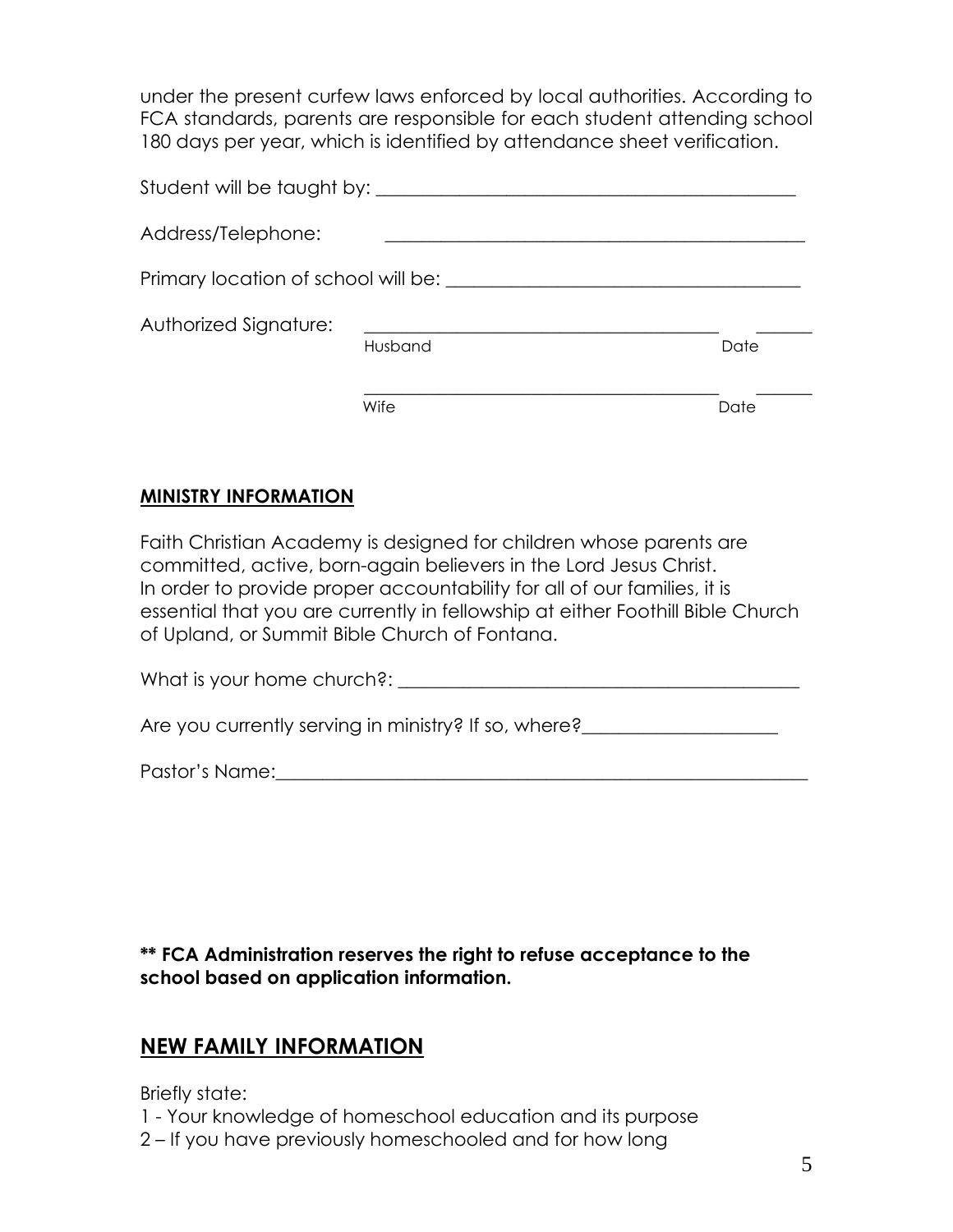2 - Why your family has decided to homeschool

3 - What you feel your greatest area of assistance is currently

# **Student Code of Conduct**

Teachers and students of FCA are a representation to those around us of our school, the home educating community, and most important, Jesus Christ.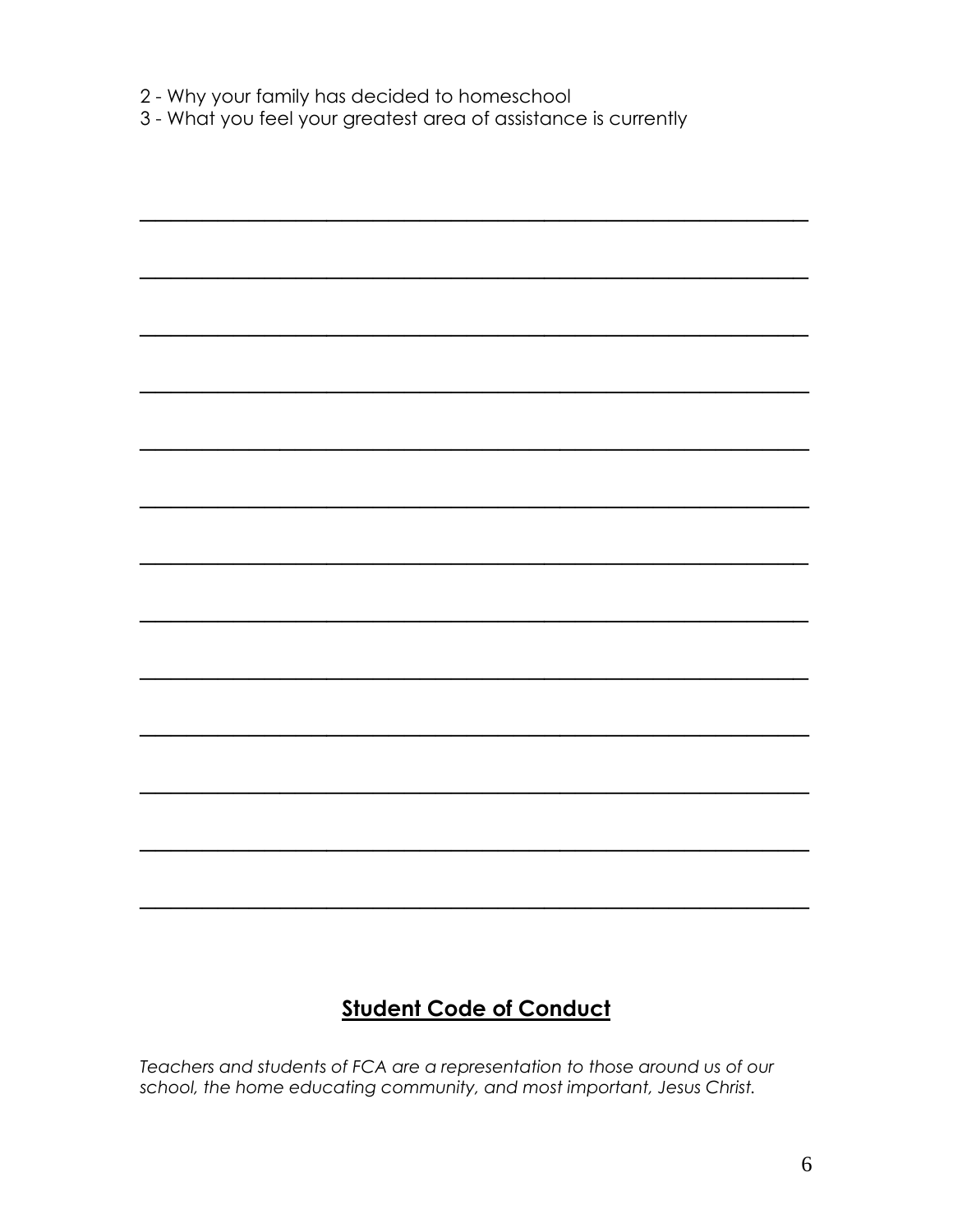*In recognition of that, we believe that each parent/student should behave in a manner consistent with the guidelines given to us in the Bible.*

*These school guidelines are presented to each family so that we can be likeminded (Phil 2:2). Parents are asked to go over each guideline with their student in regard to behavior and attitudes so that they know what is expected of them.*

- 1. Have respect for authority figures including field trip leaders, tour guides, and adults teaching at co-op days, etc. (1 Peter 2:13-17; Rom. 13:1)
- 2. Have an attitude of compassion for the differences, needs or disabilities of others. (Matt. 7:12; James 2:1-9; Gal. 5:22-23)
- 3. Act, speak and dress in a manner worthy of the God who calls you unkind remarks, profanity, indecent, inappropriate or other language unbecoming a Christian is unacceptable at school functions.

**Please be particularly mindful of inappropriate/immodest clothing.** We know everyone has their own style of dress and "house rules", however at school events, please be sure to consider the following examples:

- a) No bare backs or midriffs, but sleeveless blouses and dresses are acceptable as long as undergarments are not visible.
- b) No short shorts, short skirts, or skirt slits.
- c) No sagging pants that reveal undergarments.
- d) No t-shirts with inappropriate messages or pictures.
- 4. Respect the property and landscape of those we are visiting. (Rom. 12:12b)
- 5. On educationally oriented field trips, come prepared to listen attentively with an attitude of learning. Cell phones, I Pods, handheld video games, or other distracting articles or behavior should be avoided. Please quickly remove infants, toddlers, or young children who are disruptive during a tour or teaching time. (James 3:13)

Please sign to indicate your agreement with the above. We take this code seriously, so if you have questions please be sure to speak personally with FCA staff. If your student(s) is old enough to understand and can agree to these items, please have the student(s) sign also.

Parent or Legal Guardian **Date** Date

\_\_\_\_\_\_\_\_\_\_\_\_\_\_\_\_\_\_\_\_\_\_\_\_\_\_\_\_\_\_\_\_ \_\_\_\_\_\_\_\_\_\_\_\_\_\_\_\_

\_\_\_\_\_\_\_\_\_\_\_\_\_\_\_\_\_\_\_\_\_\_\_\_\_\_\_\_\_\_\_\_ Student's Signature

# **Statement of Faith, Character, Belief and Ordinances**

1. We believe that there is one living and true GOD, eternally existing in three persons: The Father, the Son, and the Holy Spirit, equal in power and glory; that this triune God created all, upholds all, and governs all things. (Genesis 1:1; Deuteronomy 6:4; Matthew 28:19; John 10:30;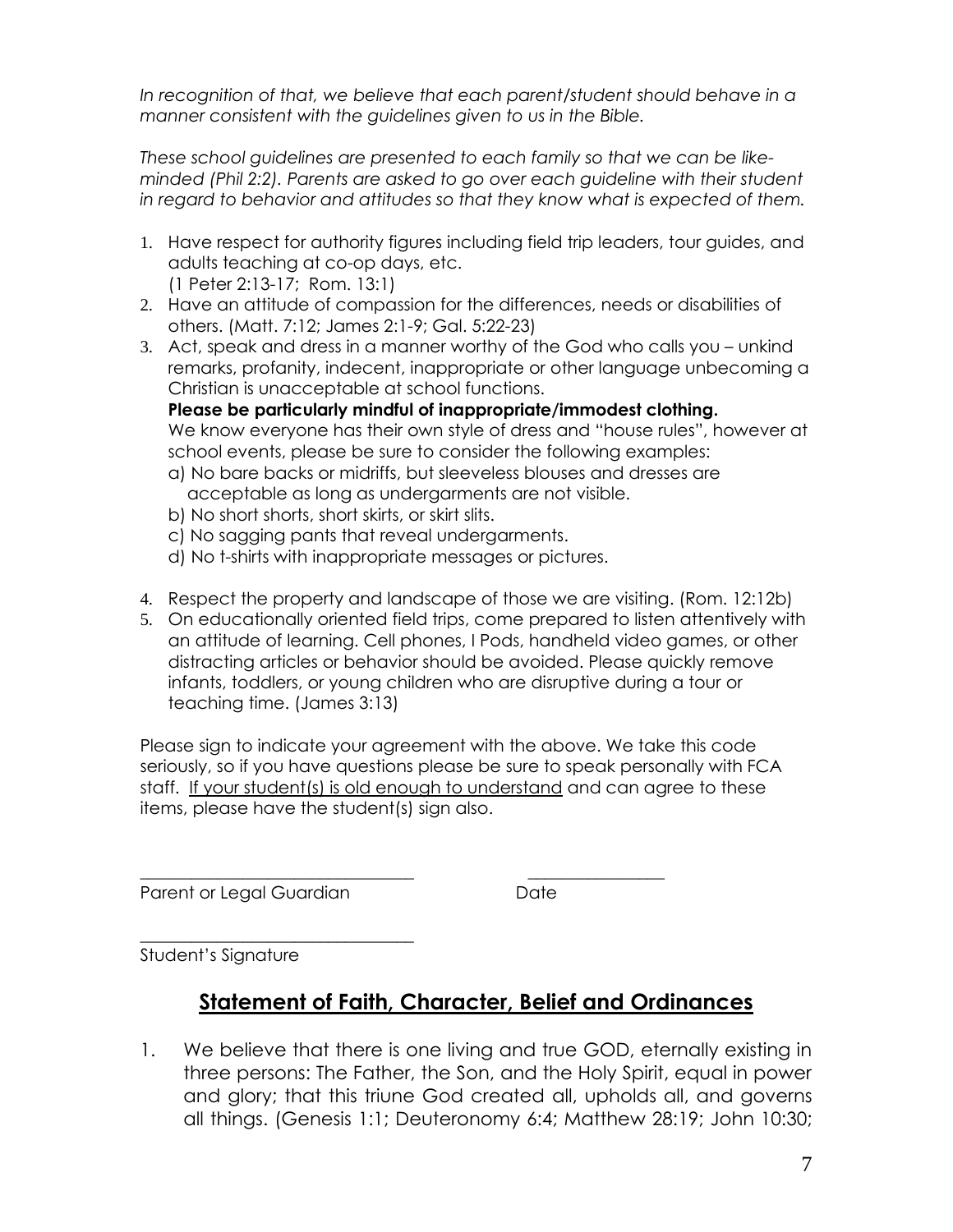Hebrews 9:14)

- 2. We believe that the scriptures of the Old and New Testaments are the Word of God, fully inspired without error in the original manuscripts, and the infallible rule of faith and practice. The Word of God is the foundation upon which the church operates and is the basis for which the church is governed. We believe that the Word of God supercedes any earthly law that is contrary to the Holy Scriptures. (Isaiah 28:13; Nehemiah 8:8; John 17:17; 2 Timothy 3:16-17; Hebrews 4:12; 1 Peter 1:23-25; 2 Peter 1:21)
- 3. We believe in the person of God the Father, an Infinite, personal Spirit, perfect in holiness, wisdom, power and love; that He concerns Himself mercifully in the affairs of men; that He hears and answers prayer; and that He saves from sin and death all those who come to Him through Jesus Christ. (Deuteronomy 33:27; Psalms 90:2; Psalms 102:27; John 4:24; 1 Timothy 1:17; Titus 1:3)
- 4. We believe in the person of Jesus Christ, God's only begotten Son, conceived by the Holy Spirit. We believe in His virgin birth, sinless life, miracles and teachings, his substitutionary atoning death, bodily resurrection, ascension into heaven, perpetual intercession for His people and personal, visible return to earth. (Isaiah 7:14; Micah 5:2; Matthew 1:23; Mark 16:19; Luke 1:34-35; John 1:1-2; John 8:58; John 11:25; 1 Corinthians 15:3-4; Hebrews 1:8; 1 John 1:2; Revelation 1:8)
- 5. We believe in the person of the Holy Spirit, Who came forth from the Father and Son to convict the world of sin, righteousness, and judgment, and to regenerate, sanctify and empower for ministry all who believe in Christ; (Acts 1:8; 2 Corinthians 3:18; John 16:8-11; Romans 15:13,16; Hebrews 9:14)
- 6. We believe the Holy Spirit indwells every believer in Jesus Christ and that He is an abiding helper, teacher, and guide. (John 14:16-17, 16:8-11)
- 7. We believe that all people are sinners by nature and, therefore, every sinner is consequently subject to the wrath of God, the curse of the Law, and death, with all the resultant miseries, spiritual, temporal, and eternal. (Ps 51:5; Rom 1:18-32, 10:23; Titus 3:5)
- 8. We believe in the universal church, the living spiritual body, of which Christ is the head and all who are born again are members. (1 Corinthians 12:12-13; Ephesians 4:15-16)
- 9. We believe in the Second Coming of Jesus Christ which is His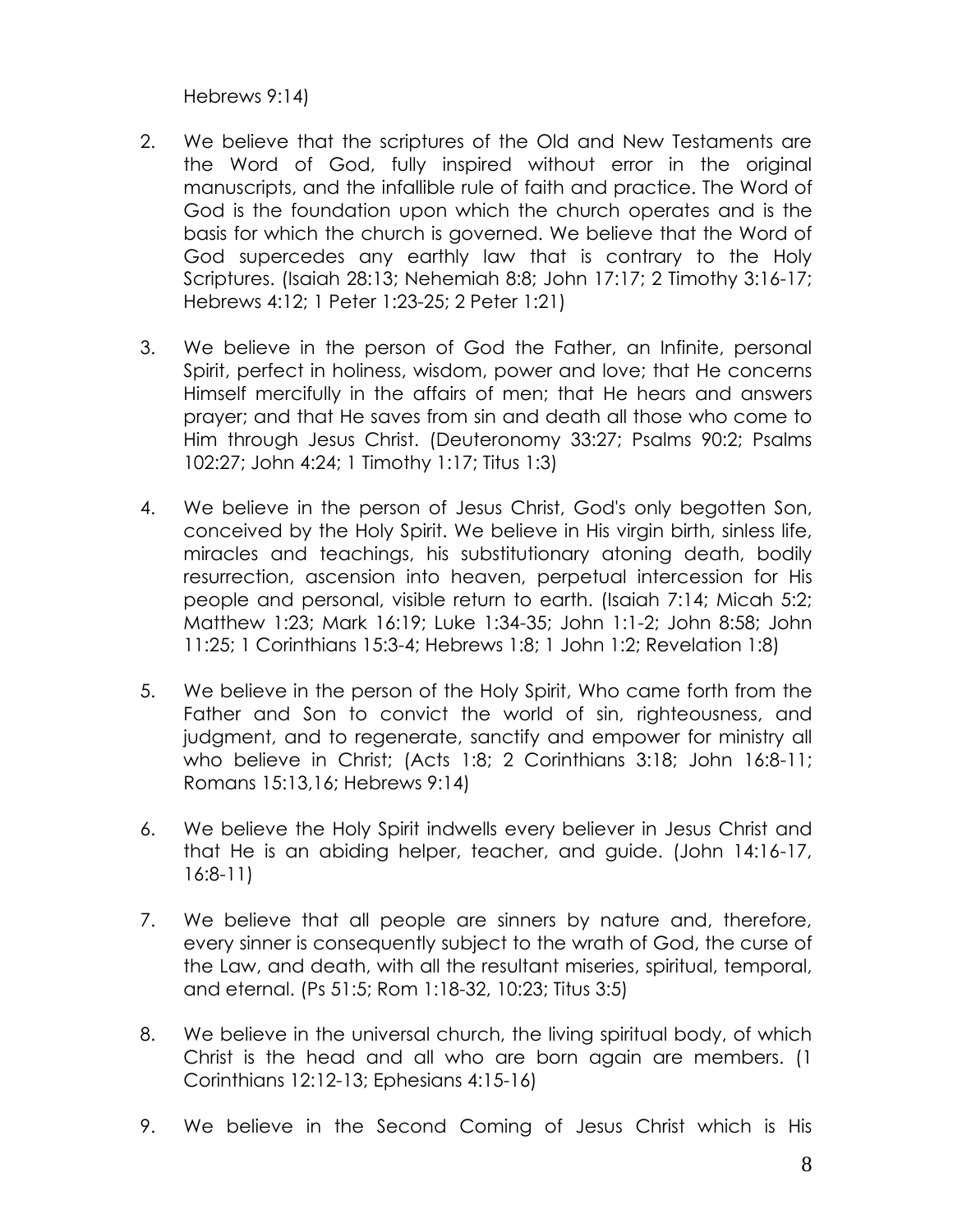personal, visible return to earth and the establishment of His millennial kingdom, in the resurrection of the body, the final judgment and eternal blessing of the righteous and endless suffering of the wicked. (Matthew 16:27; Acts 1:11; Revelation 19:11-16, 20: 11-15)

- 10. We believe in what is termed "the apostles' creed" as embodying the fundamental facts of the Christian faith.
- 11. We believe in a literal Heaven and a literal Hell and that all those who place their faith, hope and trust in Jesus Christ will spend eternity in Heaven with the Lord, while those who reject Jesus' free gift of salvation will spend eternity separated from the Lord in Hell. (Matthew 5:3, 25:31-34; Hebrews 12:23; 1 Peter 1:4; Psalm 9:17; Matthew 5:22, 18:9; Luke 12:5)
- 12. We believe in the Rapture of the Church where all believers will meet the Lord in the air and be taken out of this world. (Matthew 24:29-31; Luke 21:36; Romans 1:18, 5:9; 1 Thessalonians 5:9; 2 Peter 2:7-9; Revelation 5:7-10, 7:13-14)
- 13. We believe that marriage is exclusively the legal union of one genetic male and one genetic female sanctioned by the state and evidenced by a marriage ceremony. We also believe that legitimate biblical sexual relations are exercised solely within marriage. Hence, sexual activities such as, but not limited to, adultery, fornication, premarital sex, incest, polygamy, homosexuality, transgenderism, bisexuality, cross dressing, pedophilia and bestiality are inconsistent with the teachings of the Bible and the Church. Further, lascivious behavior, the creation, viewing and/or distribution of pornography and efforts to alter one's physical gender or gender related appearance are incompatible with a true biblical witness. (Genesis 2:24; I Corinthians 5:11; 6:9; 6:18-20; 7:1-3; 7:8-9; Romans 1:18-32) We believe in the creation and God as the Creator. We believe that God created man and that He created them male and female. As such He created them different so as to complement and complete each other. God instituted monogamous marriage between male and female as the foundation of the family and the basic structure of human society. For this reason homosexuality, and all other "sexual preferences" or "orientations" are unnatural, sinful, and unacceptable to God (I Corinthians 6:9-11; I Timothy 1:9-11). Accordingly, this school will not condone or recognize same-sex marriages, civil unions, or domestic partnerships even if the state passes laws that provide for recognition of such unions.

*\*All Faith Christian Academy Members, including administrative staff whose confession of faith or behavior is in conflict with this Statement*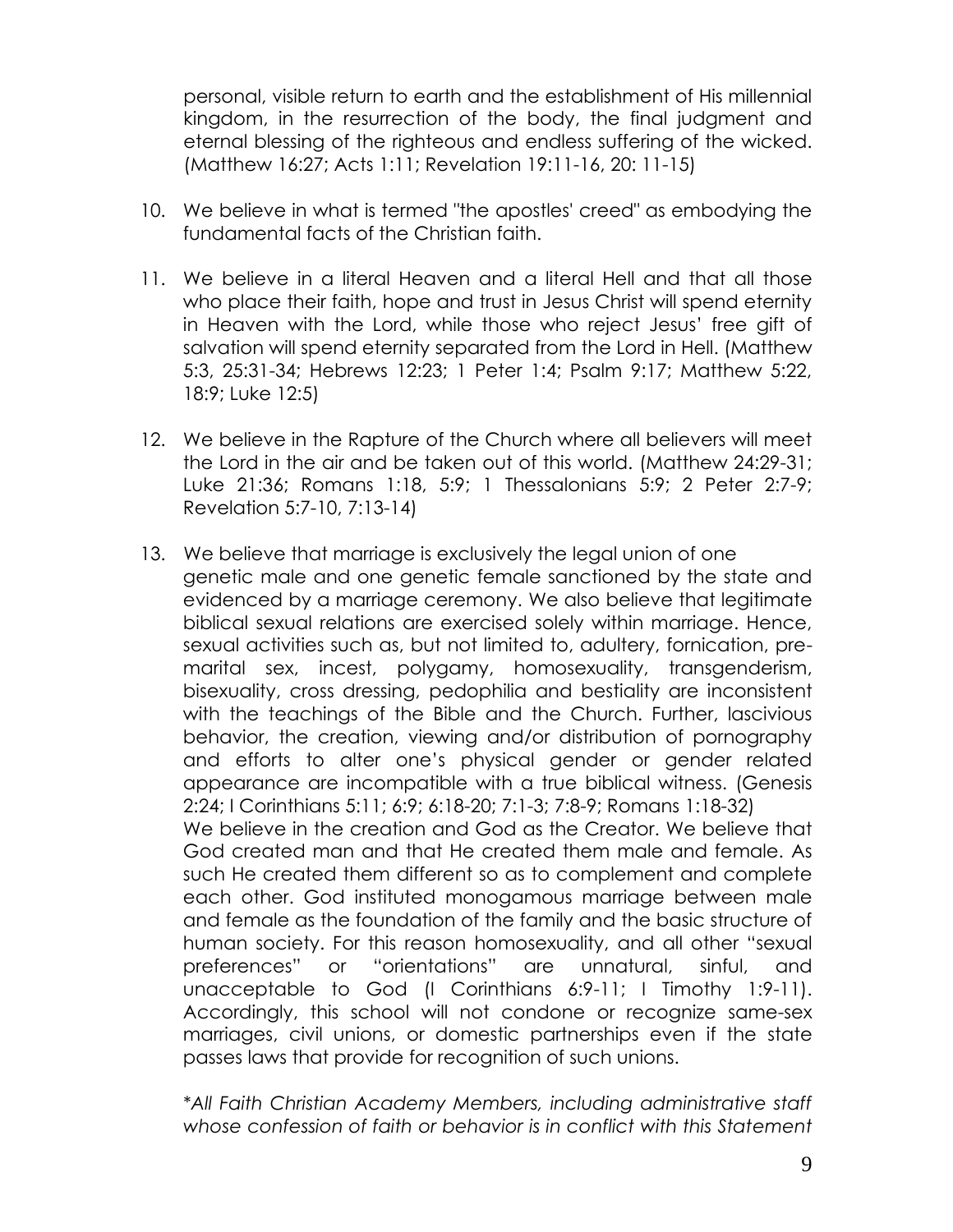*of Faith will be subject to removal and termination from the school by the school administration. Further, the administrators of Faith Christian Academy may prohibit the fellowship and attendance of any person from school sponsored activities.*

Please sign to indicate your agreement with the above. If your student(s) is old enough to understand and can agree to these items, please have the student(s) sign also.

\_\_\_\_\_\_\_\_\_\_\_\_\_\_\_\_\_\_\_\_\_\_\_\_\_\_\_\_\_\_\_\_ \_\_\_\_\_\_\_\_\_\_\_\_\_\_\_\_

Parent or Legal Guardian **Date** Date

\_\_\_\_\_\_\_\_\_\_\_\_\_\_\_\_\_\_\_\_\_\_\_\_\_\_\_\_\_\_\_\_

Student's Signature

# **FAITH CHRISTIAN ACADEMY RECORDS CONTRACT**

This plan is simply a fulfillment of the state requirements for satellite schools under FCA's Private School Affidavit. Under this arrangement, participation in meetings, field trips or any other school sponsored school activity is optional but encouraged and highly recommended.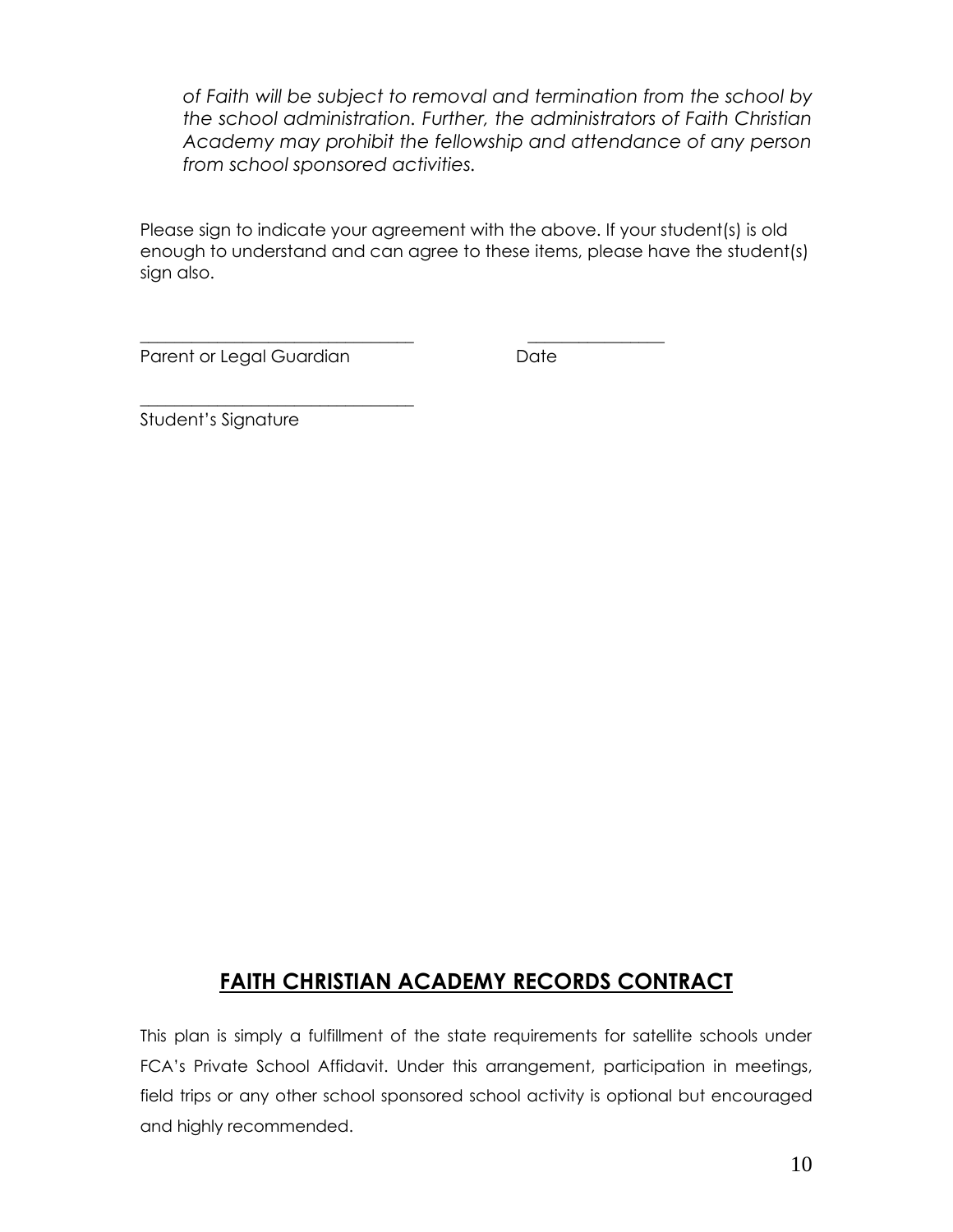*High School Graduation Requirements: According to FCA school policy each student must be in accordance with the minimum state guidelines to receive a high school diploma. It is HIGHLY recommended that students participate in the College Board SAT or ACT test prior to graduating as this is the ONLY way to receive financial aid/scholarship opportunities for College from the state of California.*

#### **Recordkeeping requirements are as follows:**

#### **Due at the beginning of each year:**

- Completed registration application and fees per new family (\$50.00)
- Tuition Fees (\$150.00 \$230.00 per family, see financial worksheet)
- Course of study for each student (grades 1-8)
- Course Description Sheets (grades 9-12)
- Immunization forms or waiver letter
- Physicals (1st graders only) waiver letter will also be accepted
- Teacher Qualification Sheet (new students only)
- When applicable, transfer of records if coming from another school.

#### **Due each semester (2 times per year)**

- Report Cards (*all grades*)
- Attendance (all grades)

I, \_\_\_\_\_\_\_\_\_\_\_\_\_\_\_\_\_\_\_\_\_\_\_\_\_\_\_\_\_, understand that all payments are due at the time of registration. Records are due on the date determined by FCA according to each new school year. *\*Records turned in after the due date are subject to a \$30 late fee.*

| Signature/Husband | Wife |
|-------------------|------|
|                   |      |

# Date\_\_\_\_\_\_\_\_\_\_\_\_

# **Financial Information**

Your prompt payment of tuition insures your child's status as a student enrolled in Faith Christian Academy and it presupposes your agreement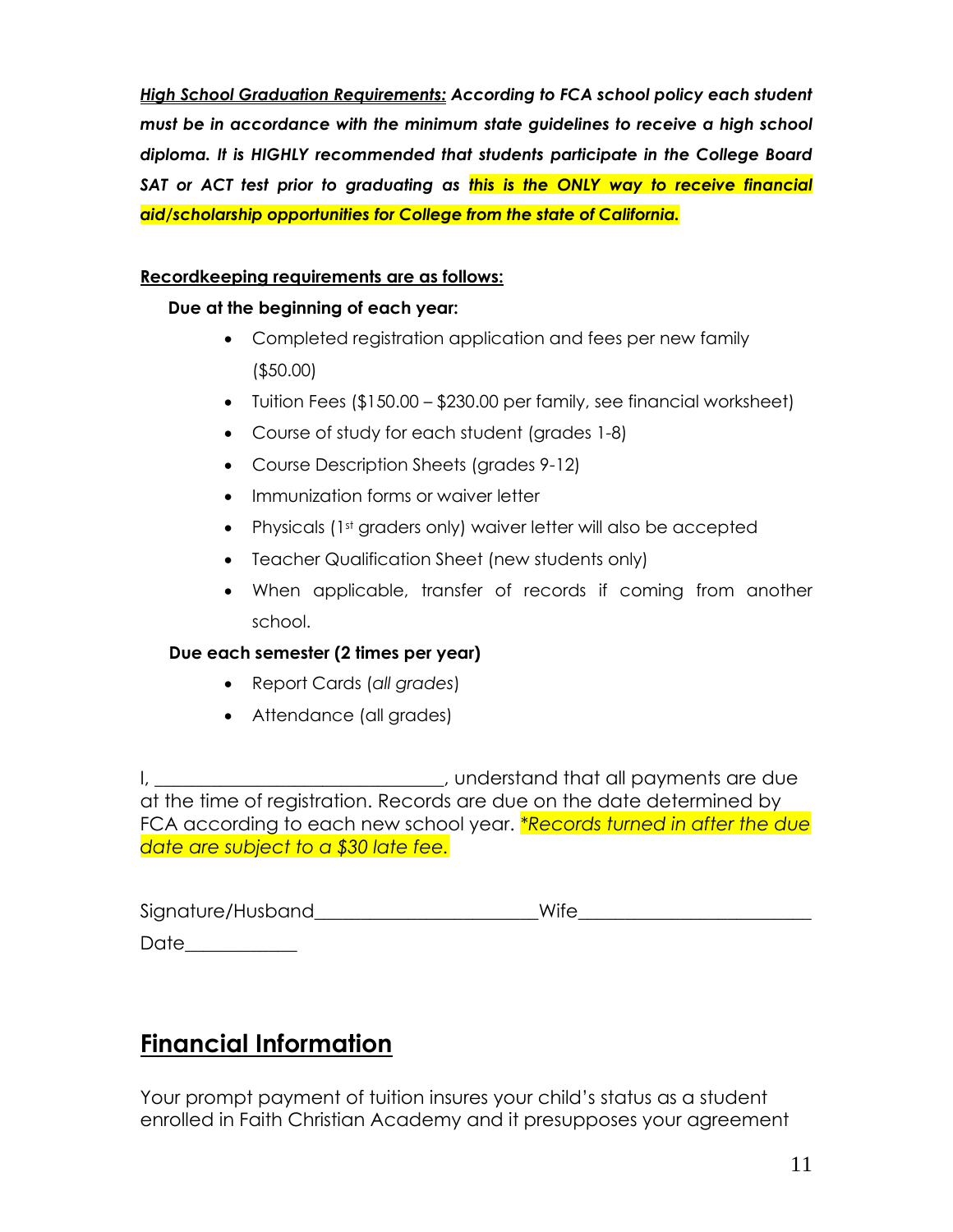to adhere to the requirements set forth in this handbook. Faith Christian Academy reserves the right to terminate contracts where parental responsibilities are not being met.

# *Yearly Registration Fee: \$50 per family*

**Tuition Fees** (*updated 4/02/2022*)

Annual tuition (associate membership – no record keeping) \$125 Per family *Associate enrollment - Open enrollment all year*

Annual tuition (full membership – affidavit/record keeping) \$150 Per family *Early enrollment period April 5th – May 31st*

Annual tuition (full membership – affidavit/record keeping) \$230 Per family *Standard enrollment period after June 1st*

# **Expected Optional Costs for Families**

- Yearbook (prices to be announced) Approx. \$25.00
- School pictures (prices to be announced)
- Field Trips will differ but every family is expected to pay their own way.
- Graduation: 12th grade students are required to pay \$40 for additional supplies. ie: cap/gown, diploma.

# **MEDICAL INFORMATION**

In the rare instance of a medical emergency at a school-sponsored activity in which the parents cannot be reached, we will need the

FCA Administration reserves the right to refuse registration packets for full membership turned in after the August deadline.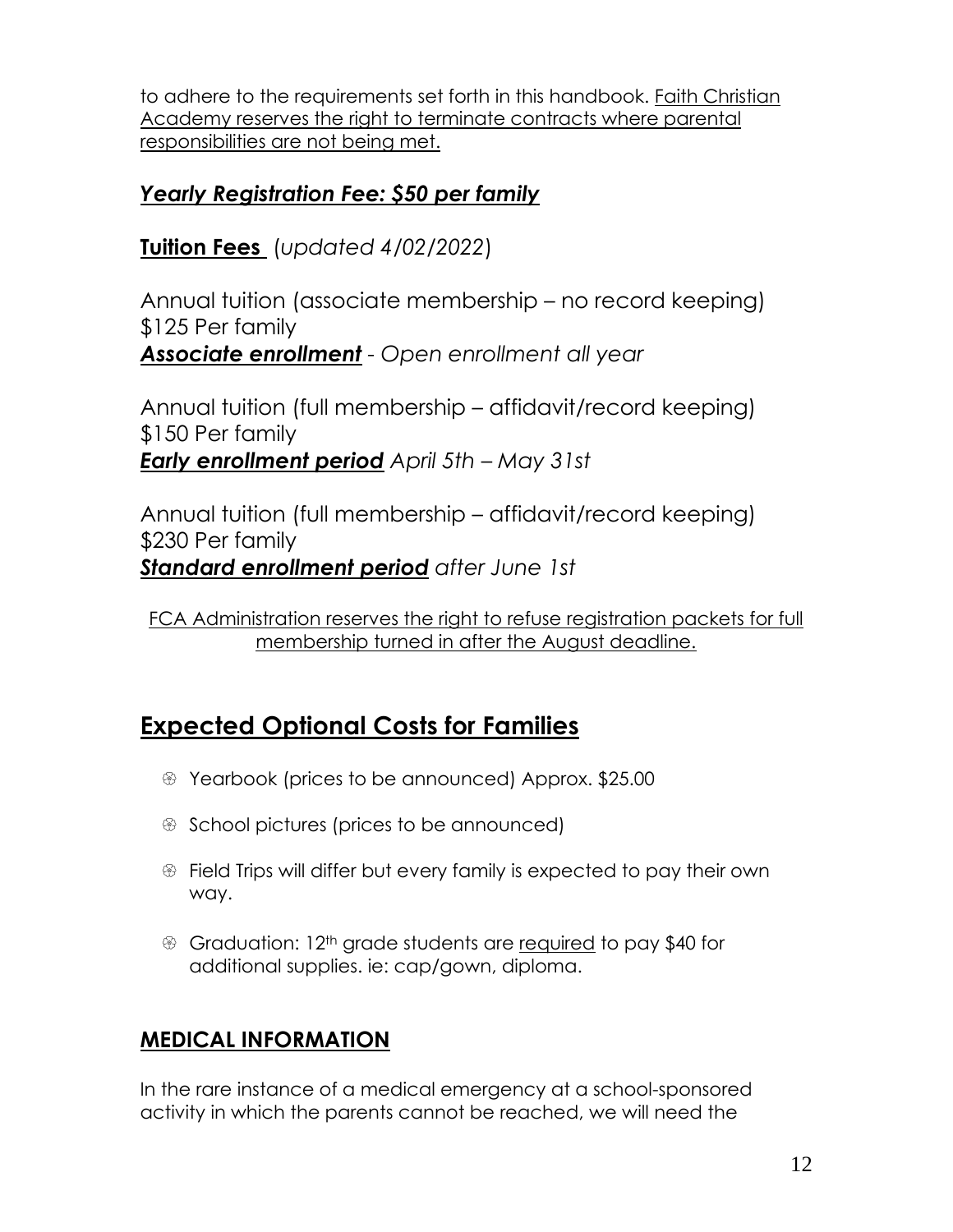following information including the signed release below, which covers all children enrolled at FCA.

#### *FIRST AID*

May we administer regular first aid, including ambulance, if deemed appropriate?

\_\_\_\_\_\_\_\_Yes \_\_\_\_\_\_\_\_No

Do you authorize the hospital or doctor to administer necessary medical treatment?

\_\_\_\_\_\_\_\_ Yes \_\_\_\_\_\_\_\_ No

Does any child have a serious health problem? \_\_\_\_Yes \_\_\_\_No (If yes, please identify)

Child's Name: \_\_\_\_\_\_\_\_\_\_\_\_\_\_\_\_\_\_ Problem: \_\_\_\_\_\_\_\_\_\_\_\_\_\_\_\_\_\_\_

Child's Name: \_\_\_\_\_\_\_\_\_\_\_\_\_\_\_\_\_\_ Problem: \_\_\_\_\_\_\_\_\_\_\_\_\_\_\_\_\_\_\_

#### *EMERGENCY CONTACTS* (besides parents)

Name/Address/Telephone/Relation:

The school does not pay medical fees for medical expenses of students who are injured at school or on school-sponsored activities.

 $\_$  , and the set of the set of the set of the set of the set of the set of the set of the set of the set of the set of the set of the set of the set of the set of the set of the set of the set of the set of the set of th

Authorized Signature: \_\_\_\_\_\_\_\_\_\_\_\_\_\_\_\_\_\_\_\_\_\_\_\_\_\_\_\_\_ Parent or Legal Guardian

For office use:

□ This page to be filed in the office cumulative file

# **Additional required forms**

#### □ *FOUR-YEAR PLAN*

Must be included at the end of 8<sup>th</sup> grade for existing members